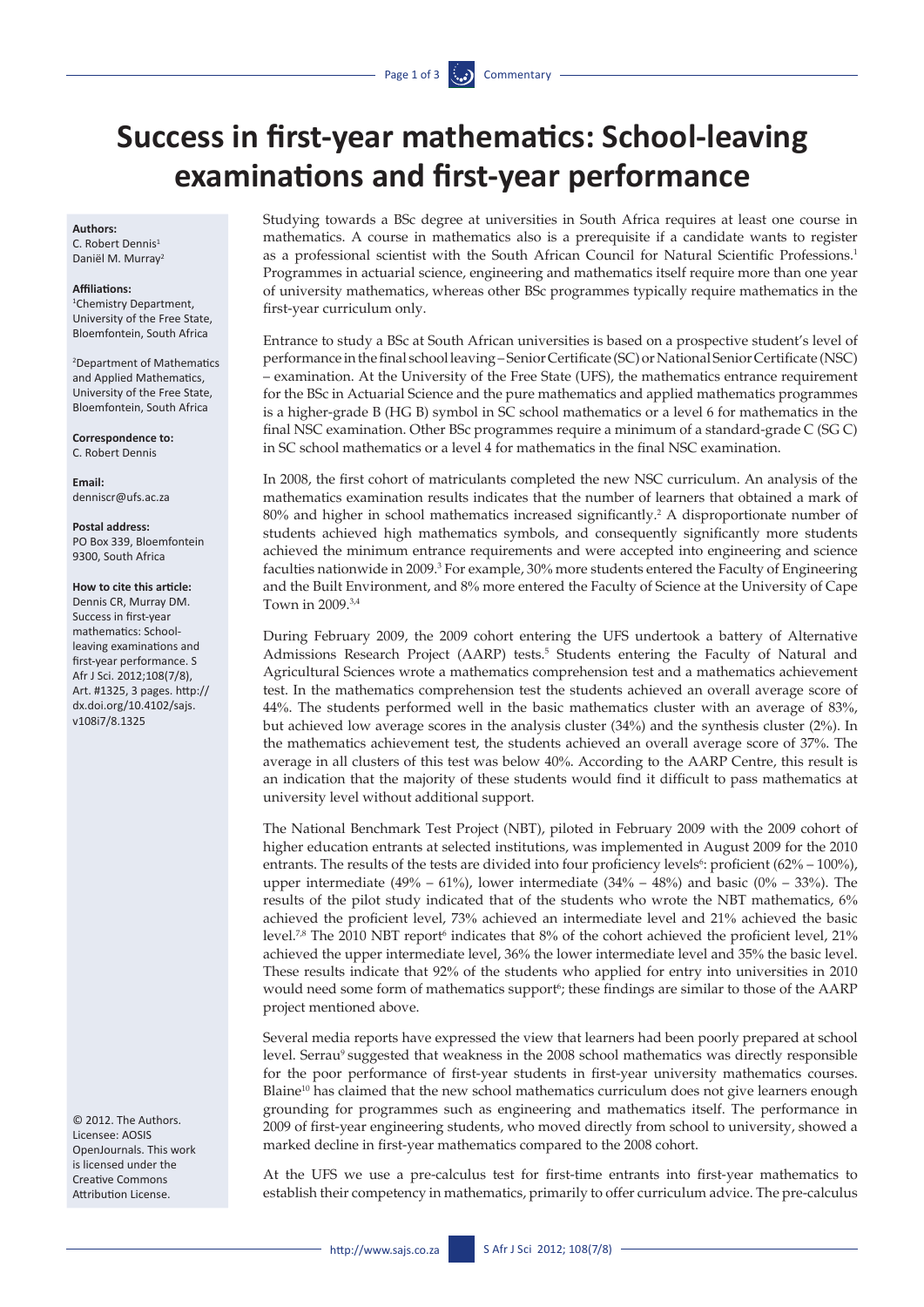test has been taken by all students entering the Faculty of Natural and Agricultural Sciences since 2004. Table 1 shows a comparison of the symbols of first-time entrants from the old SC final examinations (between 2004 and 2008), their performance in the pre-calculus test, and their final results in the mathematics modules WTW 114 (major module) or WTW 134 (service module). When universities calculate an M-score for entrance purposes to universities, it is generally accepted that a SG A symbol is equivalent to a HG C symbol. However, our observations in terms of the pre-calculus test clearly show a significantly larger difference in student proficiency between these two symbols, namely that the SG A symbol instead corresponds to a HG E symbol.

The main aim in applying the pre-calculus test since 2004 has been the benchmarking of the SC mathematics symbol against the NSC performance level. Table 1 shows that SC learners with a HG A symbol obtained an average of 84% in the pre-calculus test. According to Table 2, NSC learners with a performance level 8 (90% – 100%) obtained an average of 82% in the pre-calculus test. From this we conclude that a level 8 symbol corresponds well to a HG A for school mathematics. Similarly, we can argue that performance level 7 (80% – 89%) and level 6 (70% – 79%) correspond to HG C  $(60\% - 69\%)$  and HG D  $(50\% - 59\%)$  symbols, respectively. Table 2 also shows that performance level 5 (60% – 69%) and level 4 (50% – 59%) correspond to SG B and SG C symbols, respectively, which indicates a difference of approximately 20%. Our results confirm the finding that NSC mathematics may be inflated by  $20\%$  in the lower ranges.<sup>11</sup>

The only NBT results available are those of the 2010 cohort. Table 2 shows the NBT results and their corresponding precalculus results. Students in the proficient level  $(\geq 62\%)$  in the NBT, obtained a higher mark in the pre-calculus test, while students in the intermediate and basic levels of the NBT, obtained a similar mark in the pre-calculus test.

An important factor to consider is, however, the entrance requirement with respect to mathematics for study at a higher education institution and, with that, the success rate in mathematics in the first year of study. At the UFS, two mathematics modules are presented in the first semester of the first year: WTW 114 and WTW 134. WTW 114 is the module which leads to majoring in mathematics and actuarial science and in some programmes in physics and chemistry. This module is also the one which other universities recognise for engineering study. WTW 134 is a 'service' module, which is mainly for biological, earth and agricultural science programmes where mathematics is required only in the first year of the programme.

At the UFS, until 2008, the entrance requirement for WTW 114, the higher level mathematics, was a HG D symbol in the SC mathematics final examination. Since 2009, the requirement has been set as a level 6 in NSC mathematics. The data in Tables 1 and 2 clearly indicate that a HG D and a level 6 school mathematics proficiency is not sufficient to achieve success in the WTW 114 mathematics module. The entrance requirement for WTW 134, the 'service' module, was a SG C and a level 4 school mathematics proficiency. This entrance requirement leads to a success rate in this module considerably below 50%. We therefore conclude that standard-grade mathematics in the SC and a level 4 performance in NSC mathematics are not sufficient for success in our WTW 134 mathematics module.

One of the objectives of the NBT project is to assess the relationship between higher-education entry-level requirements and school-level exit outcomes.<sup>7</sup> The NBT reports show a dismal picture regarding the mathematics proficiency of the pilot cohort<sup> $7$ </sup> in 2009 as well as that of the 2010 cohort.<sup>6</sup> Table 3 and Figure 1 indicate the success rates in the two first-semester mathematics modules, WTW 114 and WTW 134, at the UFS compared to the NBT scores. Our

**TABLE 1:** Performance in the pre-calculus test and in first-year mathematics modules WTW 134 and WTW 114 compared to Senior Certificate mathematics symbols of students in the 2004–2008 first-year cohorts in the Faculty of Natural and Agricultural Sciences at the University of the Free State.

| School symbol       | Pre-calculus test |      | <b>WTW 134</b>  |      |                   | <b>WTW 114</b> |      |                          |
|---------------------|-------------------|------|-----------------|------|-------------------|----------------|------|--------------------------|
|                     | Average $(\% )$   | s.d. | Average $(\% )$ | s.d. | Pass rate $(\% )$ | Average (%)    | s.d. | Pass rate $(\% )$        |
| <b>Higher grade</b> |                   |      |                 |      |                   |                |      |                          |
| Α                   | 84                | 10   | 84              | 12   | 96                | 68             | 17   | 80                       |
| B                   | 75                | 10   | 74              | 13   | 93                | 52             | 17   | 56                       |
| C                   | 65                | 12   | 67              | 14   | 88                | 41             | 16   | 40                       |
| D                   | 56                | 12   | 58              | 16   | 71                | 27             | 15   | 12                       |
| E.                  | 47                | 10   | 49              | 14   | 48                |                |      | $\overline{\phantom{0}}$ |
| Standard grade      |                   |      |                 |      |                   |                |      |                          |
| Α                   | 49                | 11   | 53              | 16   | 64                | 23             | 15   | 8                        |
| B                   | 38                | 10   | 42              | 16   | 36                |                |      |                          |
| C                   | 31                | 10   | 38              | 18   | 30                | -              | -    | -                        |

s.d., Standard deviation.

**TABLE 2:** Performance in the National Benchmark Test (2010 cohort only), the pre-calculus test, and first-year mathematics modules WTW 134 and WTW 114 compared to National Senior Certificate mathematics level of students in the 2009 and 2010 cohorts in the Faculty of Natural and Agricultural Sciences at the University of the Free State.

| School proficiency | <b>National Benchmark</b><br><b>Test result</b> |      | <b>Pre-calculus test</b> |      | <b>WTW 134</b>  |      |                   | <b>WTW 114</b>  |                          |                                      |
|--------------------|-------------------------------------------------|------|--------------------------|------|-----------------|------|-------------------|-----------------|--------------------------|--------------------------------------|
|                    | Average $(\% )$                                 | s.d. | Average $(\% )$          | s.d. | Average $(\% )$ | s.d. | Pass rate $(\% )$ | Average $(\% )$ | s.d.                     | Pass rate $\left(\frac{0}{0}\right)$ |
| Level 8            | 69                                              | 8    | 82                       | 11   | 89              | 8    | 100               | 72              | 13                       | 85                                   |
| Level 7            | 54                                              |      | 64                       | 12   | 75              | 13   | 96                | 48              | 13                       | 35                                   |
| Level 6            | 44                                              |      | 52                       | 12   | 63              | 13   | 81                | 26              | 14                       | 12                                   |
| Level 5            | 40                                              | b    | 40                       | 12   | 56              | 12   | 57                |                 | -                        |                                      |
| Level 4            | 36                                              | h    | 33                       | 10   | 46              |      | 38                |                 | $\overline{\phantom{0}}$ |                                      |

s.d., Standard deviation.